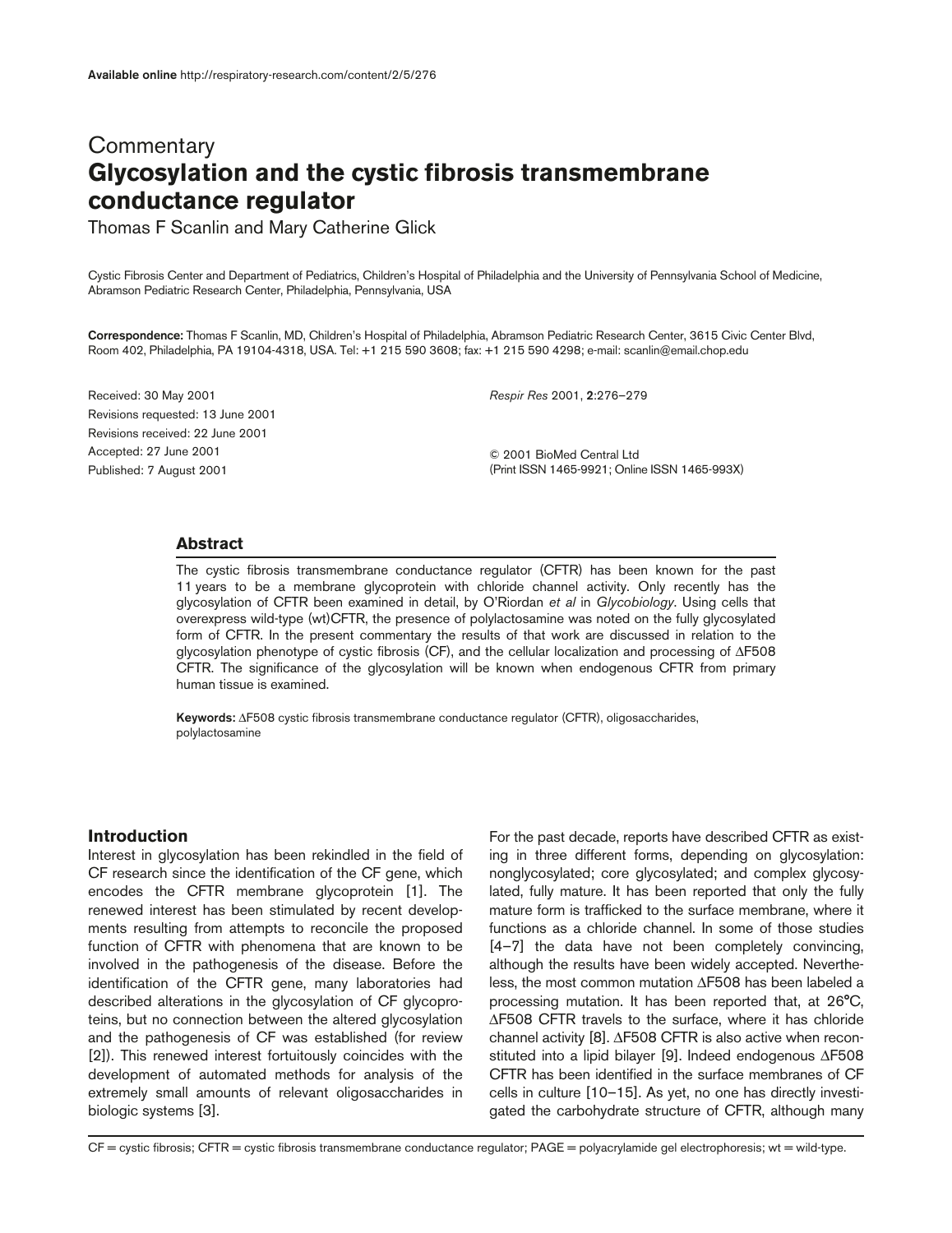reports have appeared regarding a glycosylation phenotype of material from CF sources (for review [2]). The CF glycosylation phenotype, which is modulated by CFTR, is expressed as decreased sialic acid and an increased amount of fucose linked α1,3 to *N*-acetyl glucosamine [16].

## **Oligosaccharides of cystic fibrosis transmembrane conductance regulator**

Recently, O'Riordan *et al* [17] addressed glycosylation of CFTR directly. Following their earlier studies [18] on the isolation of CFTR from over-expressing Chinese hamster ovary and insect cells, CFTR was isolated from several cell types that were transfected with wtCFTR and that overexpressed it. The over-expression provided those investigators with sufficient CFTR to analyze the oligosaccharide residues in more detail. After immune precipitation the oligosaccharides were released from CFTR with *N*-glycanase and/or endo-β-galactosidase, and were further separated or examined using polyacrylamide gel electrophoresis (PAGE) and lectin (*Datura stramonium* agglutinin and *Maackia amurensis* agglutinin) affinity overlay. *N*-glycanase releases *N*-linked oligosaccharides from the protein, whereas endo-β-galactosidase cleaves polylactosamine containing Galβ1,4GlcNAcβ1,3 repeating units. They also used fluorophore-assisted carbohydrate electrophoresis analysis, a highly sensitive method that provides structural information on purified oligosaccharides.

Interestingly, those investigators found that fully mature, immunopurified CFTR from Chinese hamster ovary cells and a mammary tumor cell line (C127) transfected with wtCFTR contained polylactosamine. T-84 cells (a human colon carcinoma cell line) that were not transfected also had polylactosamine-containing CFTR. The significance of polylactosamine/CFTR would be much greater if endogenous CFTR were extracted from primary human tissue. Unfortunately, the three cell lines have transformed or tumor properties, and polylactosamine is known to occur in tumor cells [19] and Chinese hamster ovary cells [20]. Perhaps this is precisely why the authors did not expand on a relationship to the three size classes of CFTR. In addition, transformed and tumor cells also have an abundance of triantennary and tetra-antennary oligosaccharides, so this may have influenced their results [21]. A case in point is the analysis of CFTR from insect cells, Sf9, which were infected with wtCFTR/baculovirus. In this case the authors reported that CFTR contained the insect glycosylation phenotype and was not fully glycosylated. As the authors pointed out, the glycosylation phenotype is influenced by the host's enzymes; however, C127 cells transfected with ∆F508 CFTR showed the PAGE position of core glycosylated CFTR. If confirmed that CFTR isolated from C127 cells after transfection with ∆F508 was core glycosylated, then one has to assume that factors in addition to the host enzymes influence glycosylation of transfected cells. However, this mutant CFTR was not analyzed.

# ∆**F508 cystic fibrosis transmembrane conductance regulator**

O'Riordan *et al* [17] pointed out that the elongation of polylactosamine, in the Golgi at 21°C [22], correlates with the fact that ∆F508 will traffic to the membrane and have chloride channel activity at a reduced temperature [8]. They suggest that, at lower temperature, ∆F508 arrives at and trafficks through the Golgi at a slow rate and is polylactosaminylated. Another possibility is that an existing polylactosamine is elongated, and the glycosylation pattern of ∆F508 CFTR must be examined further to differentiate between these mechanisms. In recent studies, which are yet to be confirmed, a tissue-specific variation of ∆F508 CFTR expression from null to apparently normal amounts indicated that ∆F508 CFTR maturation can be modulated, suggesting that determinants other than CFTR mislocalization may play a role in ∆F508 CF respiratory and intestinal disease [23]. Trafficking between the endoplasmic reticulum and the Golgi appears more complex than was originally believed, and it has recently been proposed that wtCFTR follows a unique pathway [24].

In investigations into CFTR in immortalized airway epithelial cells, Wei *et al* [10] compared morphologically identifiable surface membranes with total cell membrane preparations containing intracellular membranes. Surface membrane CFTR had lower turnover defined by pulse/chase ratios than that of the total cell membrane preparations. Moreover, in the presence of 50 µmol/l castanospermine, an inhibitor of processing  $\alpha$ -glucosidases that prevents binding to calnexin, a more rapid turnover of mutant CFTR was found in the total cell membrane preparation, whereas wtCFTR had a slower response. The results are compatible with a pool of CFTR in or near the surface membranes that has an altered turnover in CF and a glycosylationdependent alteration in the processing of mutant CFTR [10]. It will be interesting to determine whether the surface membrane population of CFTR molecules is for use exclusively as channel proteins, whereas within the cell more than one function may be attributed to the protein.

A hypothesis has been proposed [25] that wtCFTR, by virtue of its proton pump function, contributes to Golgi processing and sorting [26] in airway epithelial cells. The hypothesis is supported by recent reports that the relevant activities of glycosyltransferases and levels of mRNA are the same in both CF and non-CF airway cells, despite the differences in the amounts of fucose and sialic acid in terminal positions in their cell surface membrane glycoproteins [16,25]. ∆F508 CFTR is proposed to affect glycoprotein processing in the Golgi, causing faulty compartmentalization of the glycosyltransferases, which results in the CF glycosylation phenotype. That is, if  $\alpha$ 1,3fucosyltransferase is sorted to a compartment positioned prior to  $\alpha$ 1,2-fucosyltransferase and sialyl transferase, then the activity of the latter two enzymes would be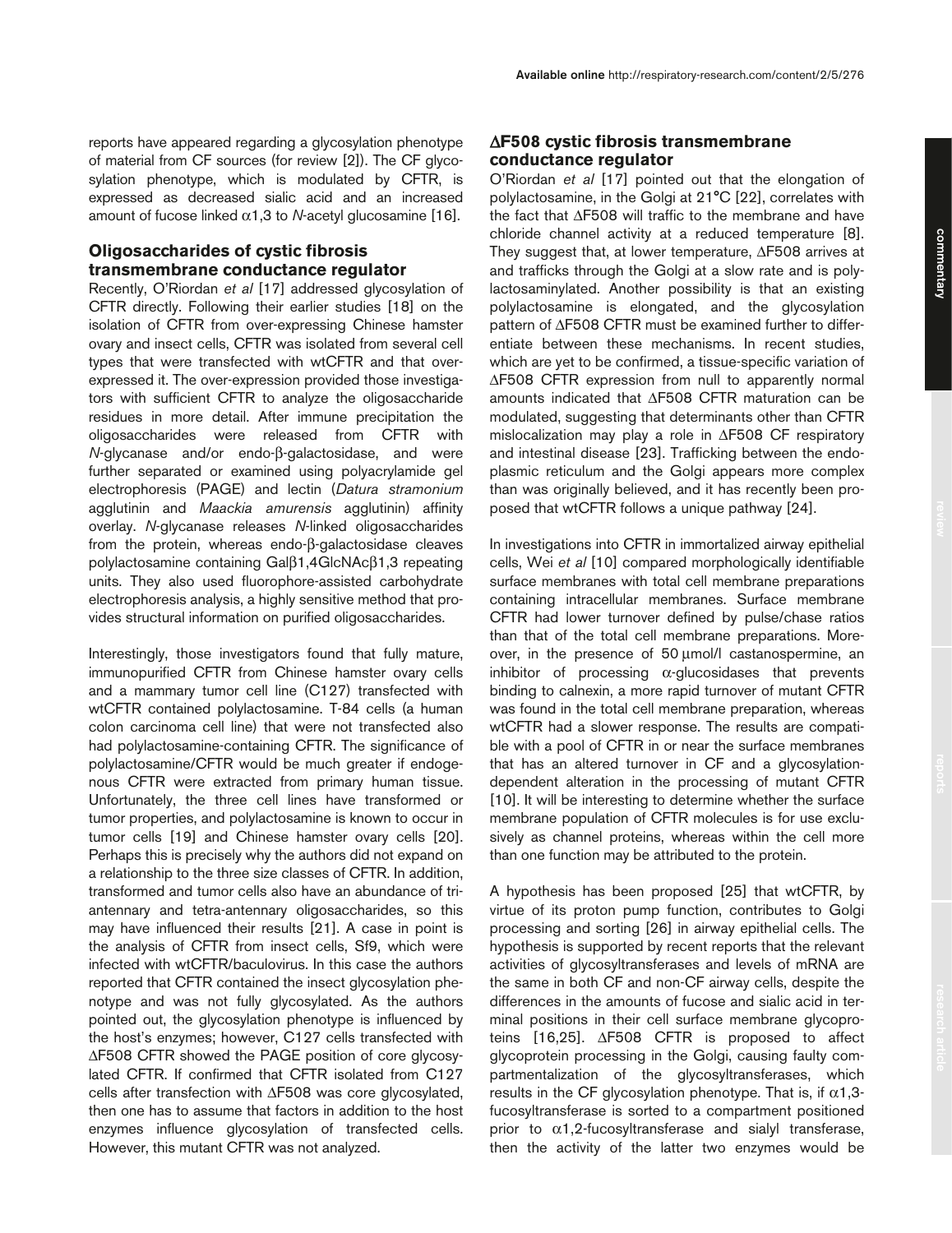decreased because the same substrate is required for all three enzymes [27]. The glycosylation pattern of wt and mutant CFTR could influence these events.

It has been shown with the use of over-expressing mutants that the features that determine the processing of CFTR are distinct from those that determine channel function [28]. Cunningham *et al* [29] postulated that the regulatory sites for CFTR trafficking must be either at the trans-Golgi network or peripheral vesicular pools, because the movement of CFTR out of the trans-Golgi network appears to control the onset of CFTR-mediated chloride secretion in a Brefeldin-sensitive pathway [30]. It has been proposed that a difference between CF and non-CF is the inability of ∆F508 CFTR to break out of a recycling pathway between surface membrane and a closely linked compartment [10]. Prince *et al* [31] reported a lack of internalization of wtCFTR with the addition of cAMP. That hyposialylation occurs in CF (for review [2,32]) may suggest that mutant CFTR does not return as efficiently to the trans-Golgi in its recycling pathway. The lack of proper oligosaccharides on the protein may cause this stable form of CFTR to be more sensitive to proteases, and hence to be degraded. It is also possible that both function and localization could independently vary in different cell types and different organs, accounting for the multiple phenotypes that characterize CF.

### **Conclusion**

The methods utilized by O'Riordan *et al* [17] have given the most complete information on the glycosylation of CFTR to date. Those investigators should be congratulated and encouraged to pursue these studies with endogenous human CFTR. The micromethods for oligosaccharide analysis are in place, and both CF and non-CF airway tissues are available. When these analyses are complete, earlier studies can be reassessed and this will provide a more cohesive picture of the relationship of CFTR to glycosylation and of how CFTR is affected by glycosylation.

The key roles of oligosaccharide structures in some disease processes have recently been emphasized [3,33]. As pointed out by O'Riordan *et al* [17], the glycosylation of CFTR has potential implications for the treatment of CF. The determination the oligosaccharide structures of both mutant and wtCFTR from primary human tissue should provide new insights into the pathogenesis of CF. These new insights will provide the foundation for the development of new therapies for CF.

#### **Acknowledgements**

Supported in part by NIH grant R21 DK55610 and the Cystic Fibrosis Foundation.

#### **References**

1. Riordan JR, Rommens JM, Kerem B, Alon M, Rozmahel R, Grzelczak Z, Zielenski J, Lok S, Plavsic N, Chou JL, Drumm ML, Iannuzzi MC, Collins FS, Tsui LC: **Identification of the cystic fibrosis** **gene: cloning and characterization of the complementary DNA.** *Science* 1989, **245**:1066-1073.

- 2. Scanlin TF, Glick MC: **Terminal glycosylation in cystic fibrosis.** *Biochim Biophys Acta* 1999, **1455**:241-253.
- 3. Alper J: **Carbohydrates and glycobiology.** *Science* 2001, **291**: 2337-2378.
- 4. Gregory RJ, Cheng SH, Rich DP, Marshall J, Paul S, Hehir K, Ostedgaard L, Welsh MJ, Smith AE: **Expression and characterization of the cystic fibrosis transmembrane conductance regulator.** *Nature* 1990, **347**:382-386.
- 5. Cheng SH, Gregory RJ, Marshall J, Paul S, Souza DW, White GA, O'Riordan CR, Smith AE: **Defective intracellular transport and processing of CFTR is the molecular basis of most cystic fibrosis.** *Cell* 1990, **63**:827-834.
- 6. Drumm ML, Wilkinson DJ, Smit LS, Worell RT, Strong TV, Prizzell RA, Dawson DC, Collins FS: **Chloride conductance expressed by** ∆**F508 and other mutant CFTRs in** *Xenopus* **oocytes.** *Science* 1991, **254**:1797-1799.
- 7. Denning GM, Ostedgaard LW, Welsh M: **Abnormal localization of cystic fibrosis transmembrane conductance regulator in primary cultures of cystic fibrosis airway epithelia.** *J Biol Chem* 1992, **118**:551-559.
- Denning GM, Anderson MP, Amara JF, Marshall J, Smith AE, Welsh MJ: **Processing of mutant cystic fibrosis transmembrane conductance regulator is temperature sensitive.** *Nature* 1992, **358**:761-764.
- 9. Li C, Ramjeesingh M, Reyes E, Jensen T, Chang X, Rommens JM, Bear CE: **The cystic fibrosis mutation (**∆**F508) does not influence the chloride channel activity of CFTR.** *Nat Genet* 1993, **3**: 311-316.
- 10. Wei X, Eisman R, Xu J, Harsch AD, Mulberg AE, Bevins CL, Glick MC, Scanlin TF: **Turnover of the cystic fibrosis transmembrane conductance regulator (CFTR): slow degradation of wild-type and** ∆**F508 CFTR in surface membrane preparations of immortalized airway epithelial cells.** *J Cell Physiol* 1996, **168**: 373-384.
- 11. Sarkadi B, Bauzon D, Huckle WR, Earp HS, Berry A, Suchindran H, Price EM, Olsen JC, Boucher RC, Scarborough GA: **Biochemical characterization of the cystic fibrosis transmembrane conductance regulator in normal and cystic fibrosis epithelial cells.** *J Biol Chem* 1992, **267**:2087-2095.
- 12. Zeitlin PL, Crawford I, Lu L, Woel S, Cohen ME, Donowitz M, Montrose MH, Hamosh A, Cutting GR, Gruenert D, Huganir R, Maloney P, Guggino WB: **CFTR protein expression in primary and cultured epithelia.** *Proc Natl Acad Sci USA* 1992, **89**:344- 347.
- 13. Dalemans W, Barbry P, Champigny G, Jallat S, Dott K, Dreyer D, Crystal RG, Pavirani A, Lecocq JP, Lazdunski M: **Altered chloride ion channel kinetics associated with the** ∆**F508 cystic fibrosis mutation.** *Nature* 1991, **354**:526-528.
- 14. Cheng SH, Fang SL, Zabner J, Marshall J, Piraino S, Schiavi SC, Jefferson DM, Welsh MJ, Smith AE: **Functional activation of the cystic fibrosis trafficking mutant** ∆**F508-CFTR by overexpression.** *Am J Physiol* 1995, **268**:L615-L624.
- 15. Drumm ML, Kelley TJ: **Inhibition of specific phosphodiesterases in CF airway epithelial cells activates mutant CFTRs.** *Pediatr Pulmonol* 1995, **12S**:150-151.
- 16. Rhim AD, Kothari VA, Park PJ, Mulberg AE, Glick MC, Scanlin TF: **Terminal glycosylation of cystic fibrosis airway epithelial cells.** *Glycoconj J* 2000, **17**:379-385.
- 17. O'Riordan CR, Lachapelle AL, Marshall J, Higgins EA, Cheng AH: **Characterization of the oligosaccharide structures associated with the cystic fibrosis transmembrane conductance regulator.** *Glycobiology* 2000, **10**:1225-1233.
- 18. O'Riordan CR, Erickson AL, Bear C, Li C, Manavalan P, Wang KX, Marshall J, Scheule RK, McPhearson JM, Cheng SH, Smith AE: **Purification and characterization of recombinant cystic fibrosis transmembrane conductance regulator from chinese hamster ovary and insect cells.** *J Biol Chem* 1995, **270**:17033- 17043.
- 19. Merkle RK, Cummings RD: **Relationship of the terminal sequences to the length of poly-N-acetyllactosamine chains in asparagine-linked oligosaccharides from the mouse lymphoma cell line BW5147. Immobilized tomato lectin interacts with high affinity with glycopeptides containing long poly-Nacetyllactosamine chains.** *J Biol Chem* 1987, **262**:8179- 8189.